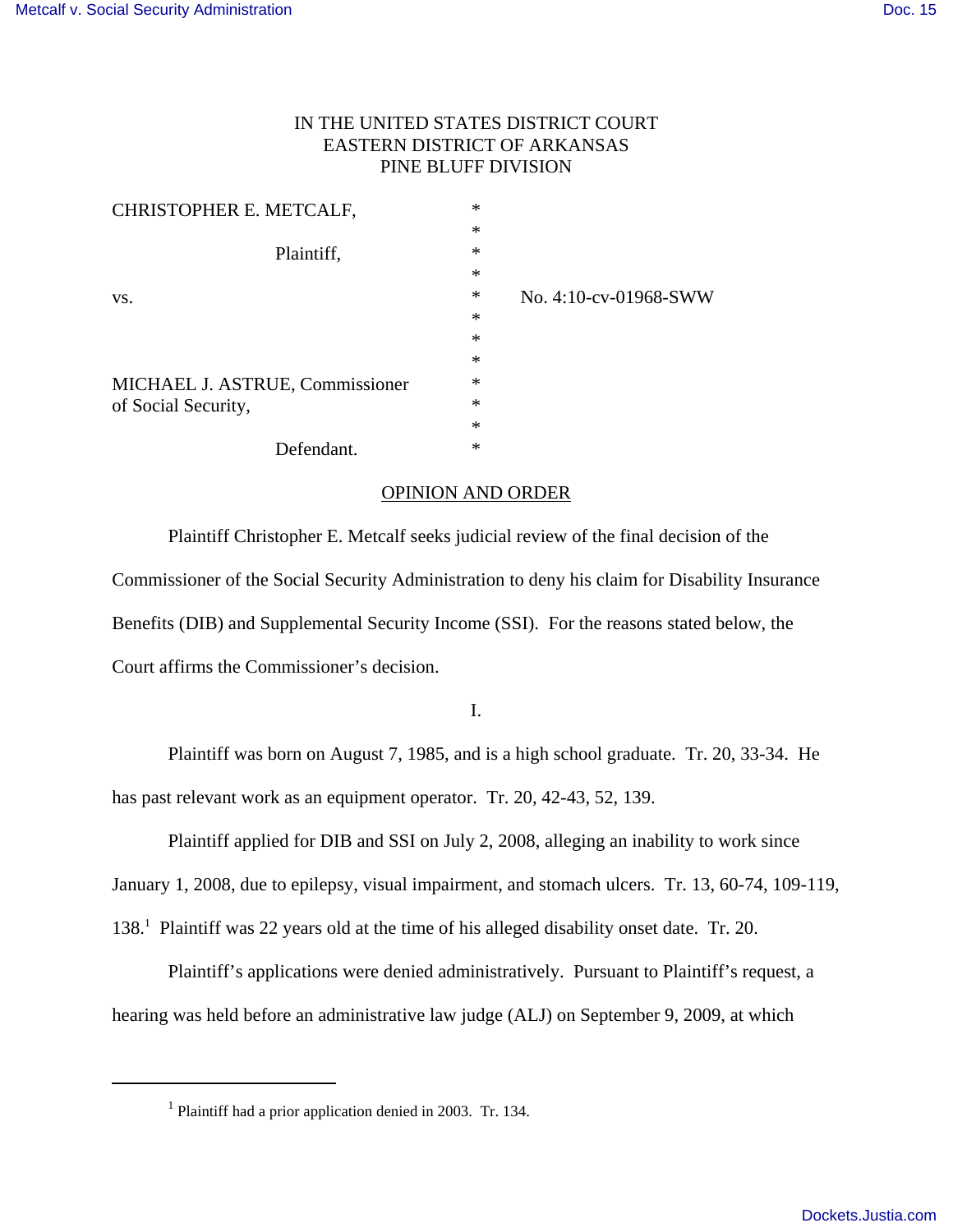testimony was received from Plaintiff (who was represented by counsel), Jessica Metcalf, Plaintiff's wife, and David A. O'Neal, a Vocational Expert (VE). Tr. 13, 29-59.

The ALJ rendered his decision on February 25, 2010. The ALJ followed the required five-step sequence to determine: (1) whether the claimant was engaged in substantial gainful activity; (2) if not, whether the claimant had a severe impairment; (3) if so, whether the impairment (or combination of impairments) met or equaled a listed impairment; (4) if not, whether the impairment (or combination of impairments) prevented the claimant from performing past relevant work<sup>2</sup>; and (5) if so, whether the impairment (or combination of impairments) prevented the claimant from performing any other jobs available in significant numbers in the national economy. 20 C.F.R. §§ 404.1520(a)-(g), 416.920(a)-(g). See also *Jones v. Astrue*, 619 F.3d 963, 967 (8<sup>th</sup> Cir. 2010).<sup>3</sup>

At the first step, the ALJ found that Plaintiff had not engaged in substantial gainful activity since the alleged onset date of January 1, 2008. Tr. 15. At the second step, the ALJ found that Plaintiff had the following severe impairments: epilepsy, visual impairment, and anxiety. Tr. 15. At the third step, the ALJ found that Plaintiff's impairments did not meet or equal a listed impairment for presumptive disability under the regulations. Tr. 16.

The ALJ next found that Plaintiff's subjective allegations were not fully credible to the

 $2<sup>2</sup>$  If it is determined at step four that the claimant has sufficient residual functional capacity to perform past relevant work, the inquiry ends and benefits are denied. 20 C.F.R. §§ 404.1520(a)(4)(iv), 416.920(a)(4)(iv).

 $3$  At step five, the burden of production shifts to the Commissioner to prove that the claimant retains the residual functional capacity to do other kinds of work and that other work exists in substantial numbers in the national economy that the claimant can perform given his residual functional capacity. *Goff v. Barnhart*, 421 F.3d 785, 790 ( $8<sup>th</sup>$  Cir. 2005). However, the ultimate burden of persuasion to prove disability and to demonstrate residual functional capacity remains on the claimant, even when the burden of production shifts to the Commissioner at step five. *Id*.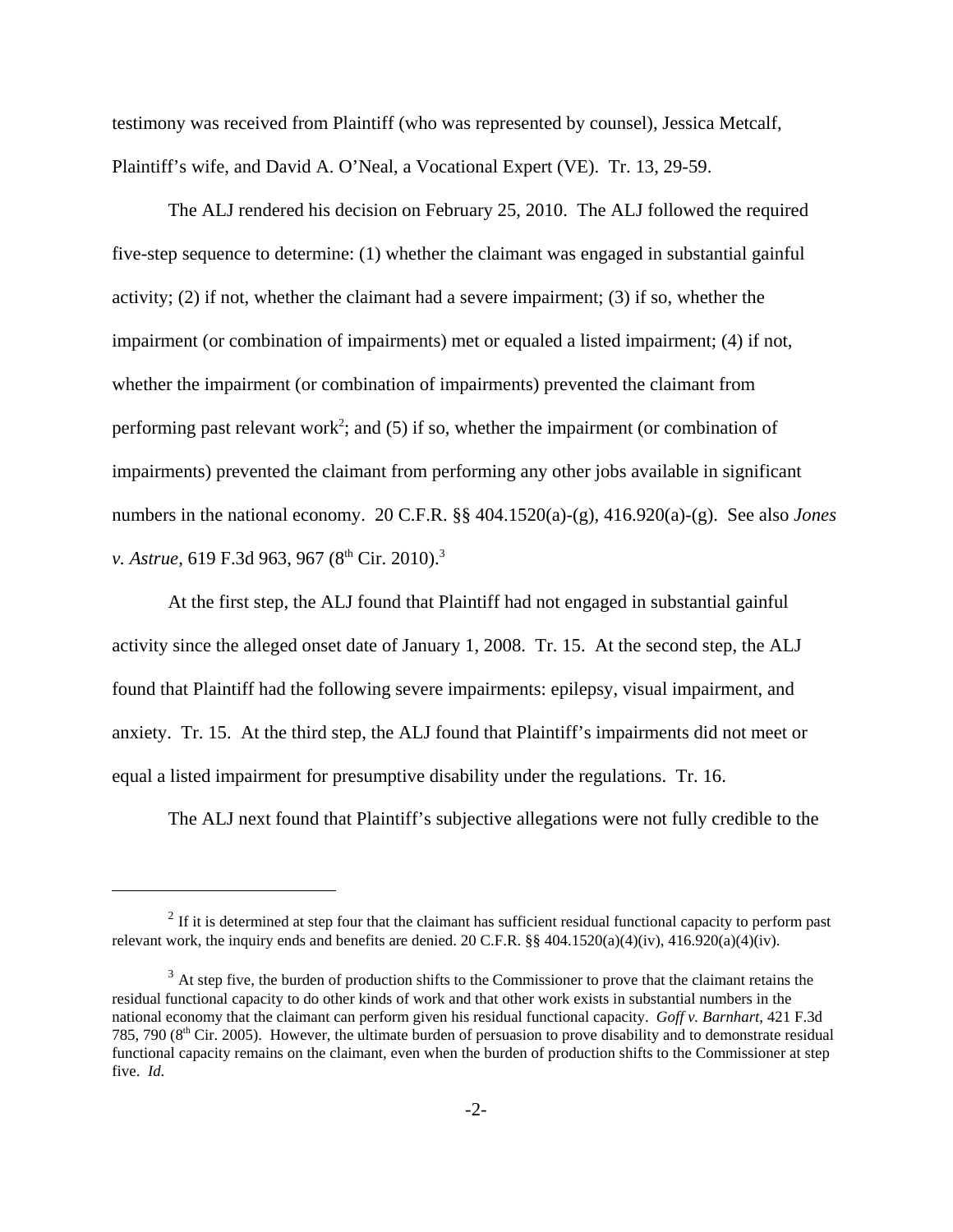extent alleged. Tr. 18. In this respect, the ALJ found that Plaintiff's longitudinal medical history was not necessarily consistent with his allegation of disability, citing a perceived lack of treatment for Plaintiff's seizures and a collar bone (or clavicle) injury, and noted that an ophthalmologist acknowledged that Plaintiff had a severe visual impairment but recommended surgery to repair a detached retina which could salvage some vision in his right eye. Tr. 18-19.

The ALJ also found that Plaintiff retained the residual functional capacity to perform light work with restrictions. Tr. 17. Specifically, the ALJ found that Plaintiff could lift and carry 20 pounds occasionally and 10 pounds frequently, sit for about six hours out of an eighthour workday and stand and walk for about six hours out of an eight-hour work day, and perform work that does not require high far visual acuity. Tr. 17. The ALJ determined that Plaintiff can have no exposure to extreme heat or hazzards, such as unprotected heights or heavy machinery, and that he cannot drive, and that Plaintiff was able to understand, remember, and carry out simple, routine, and repetitive tasks and is able to respond appropriately to supervisors, coworkers, the general public, and usual work situations. Tr. 17. Based on this residual functional capacity, the ALJ found at step four that Plaintiff was not able to perform his past relevant work as an equipment operator. Tr. 20.

At step five, the ALJ, with the assistance of VE testimony, found that jobs existed in significant numbers in the national and state economy that Plaintiff could perform given his residual functional capacity. Tr. 21, 53-54. As examples of such work, the VE cited the light exertional level unskilled jobs of poultry de-boner and poultry eviscerater with 205,000 positions in the national economy and 1,800 jobs statewide, fast food worker with 2,000,000 positions in the national economy and 14,000 jobs statewide, and cashier with 1,800,000 positions in the

-3-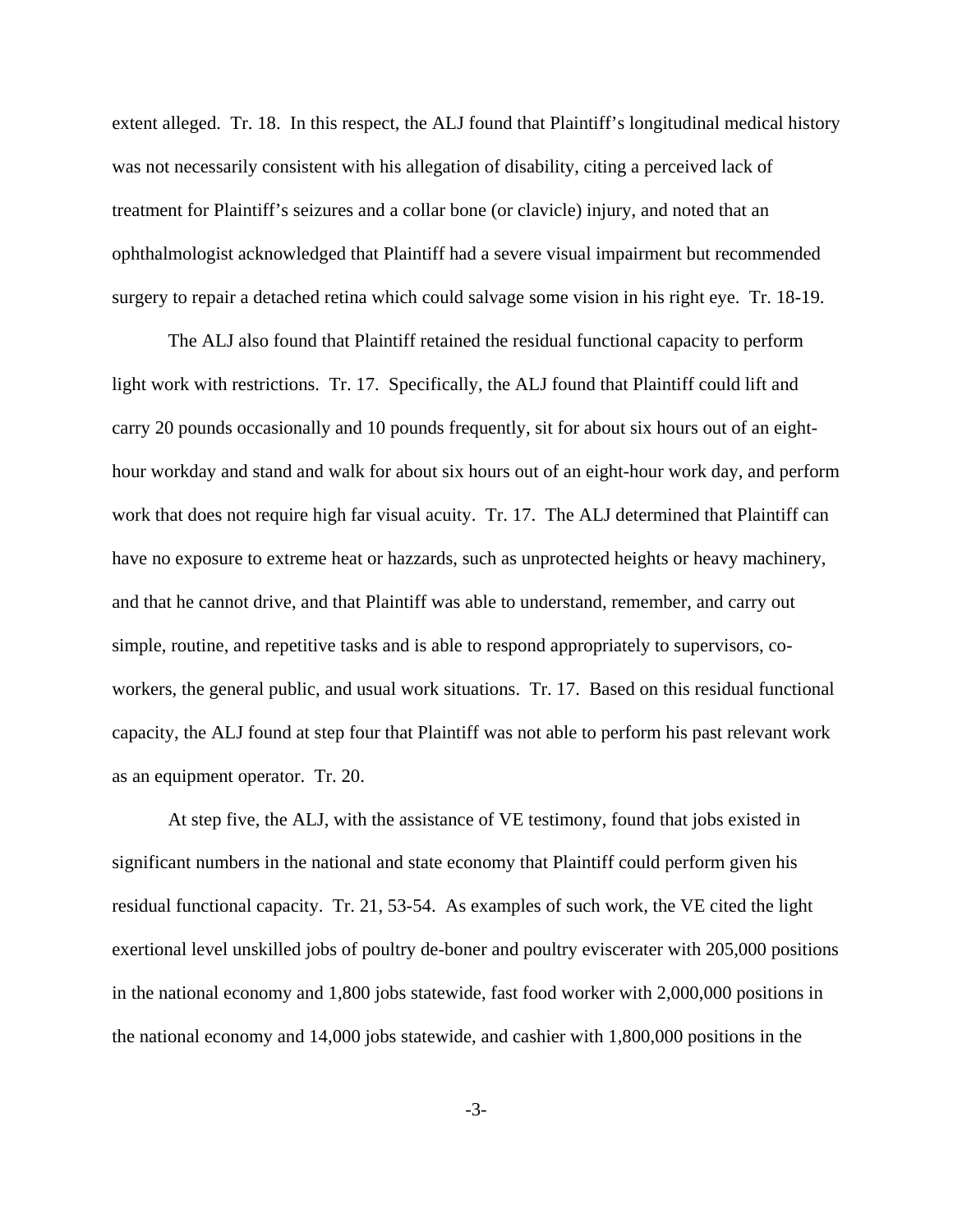national economy and 17,000 jobs statewide. Tr. 21, 54. Therefore, the ALJ found Plaintiff not disabled at any time through the date of the decision. Tr. 21-22.<sup>4</sup>

Following the ALJ's decision, Plaintiff retained new counsel and appealed the ALJ's decision to the Social Security Administration's Appeals Council. Tr. 8. On October 1, 2010, the Appeals Council denied Plaintiff's request for review, thereby rendering the ALJ's decision as the Commissioner's final administrative decision for purposes of judicial review. Tr. 1-4. Plaintiff thereafter filed this action seeking judicial review of the final decision of the Commissioner to deny his claim for DIB and SSI.

### II.

Plaintiff argues for reversal of the Commissioner's decision on the following grounds: (1) the ALJ erred in addressing the credibility of Plaintiff's subjective complaints; (2) the ALJ's residual functional capacity assessment is not supported by substantial evidence on the record as a whole and is based on legal error; and (3) the ALJ failed to fully and fairly develop the record.

#### A.

In reviewing the Commissioner's decision, this Court must determine whether there is substantial evidence in the record as a whole to support the decision. *Slusser v. Astrue,* 557 F.3d 923, 925 ( $8<sup>th</sup>$  Cir. 2009). "Substantial evidence is evidence that a reasonable mind would find adequate to support the ALJ's conclusion." *Nicola v. Astrue,* 480 F.3d 885, 886 (8<sup>th</sup> Cir. 2007). In reviewing the record as a whole, the Court must consider both the evidence that detracts from the Commissioner's decision as well as the evidence that supports the decision, but the decision cannot be reversed simply because some evidence may support the opposite conclusion.

<sup>&</sup>lt;sup>4</sup> The ALJ noted that Plaintiff was only insured for DIB purposes through September 30, 2008 and that Plaintiff had to establish disability on or before that date to qualify for DIB. Tr. 13, 15.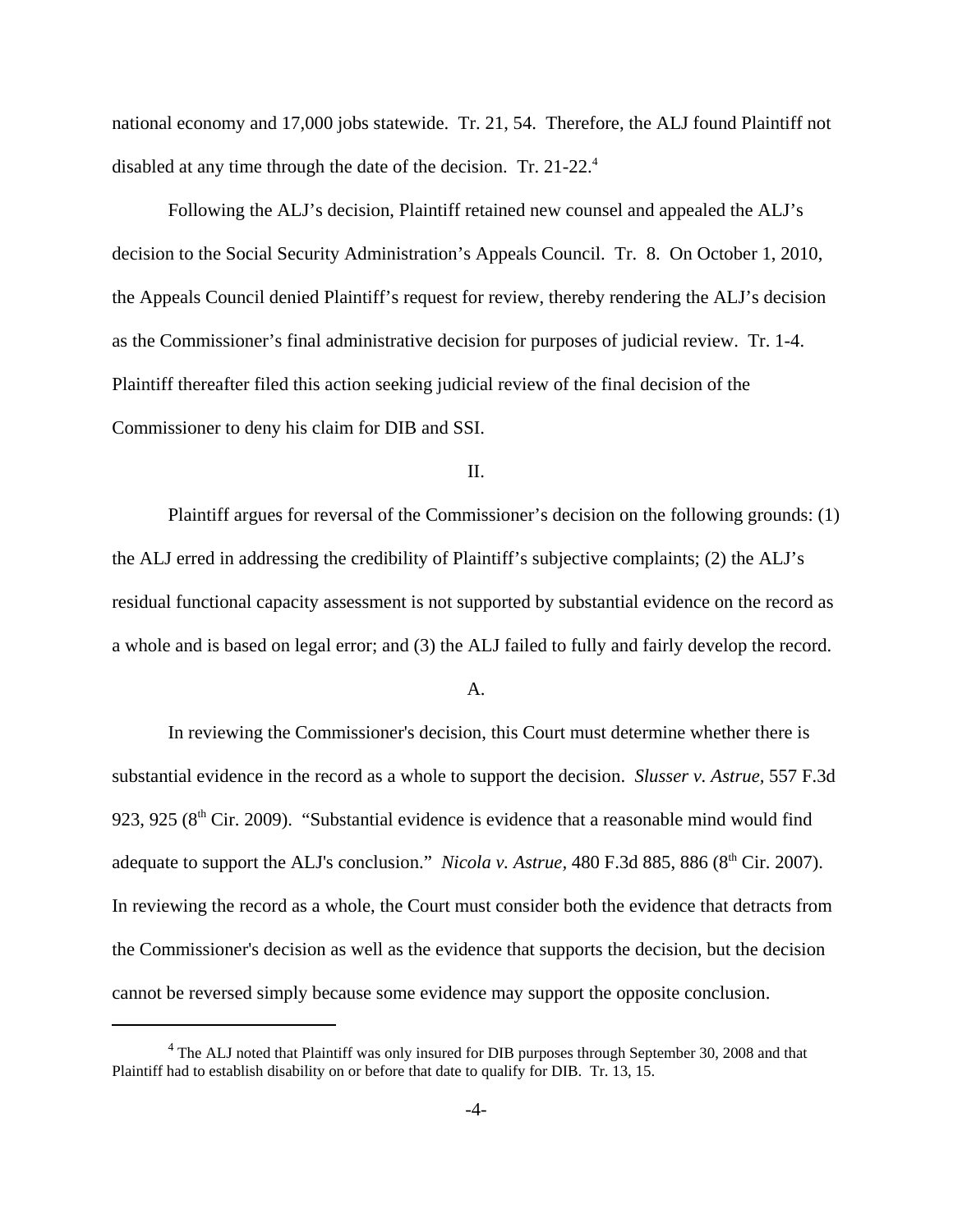## B.

#### 1.

The Court first addresses Plaintiff's argument that the ALJ erred in addressing the credibility of his subjective complaints. Plaintiff argues that two grounds given by the ALJ for discrediting Plaintiff's subjective complaints–that Plaintiff's longitudinal medical history was not necessarily consistent with his allegation of disability, citing a perceived lack of treatment for Plaintiff's seizures and a collar bone injury, and that Plaintiff's vision might be improved by surgery for retinal detachment–do not provide good reasons to discredit the severity of Plaintiff's subjective complaints and are not based on substantial evidence in the record as a whole. The Court disagrees.

Concerning his allegations of seizures, Plaintiff argues that the ALJ only relied on evidence outside the relevant period and that the ALJ erred in giving this perceived lack of treatment outside the relevant time period too much weight. This argument provides no basis for discounting the ALJ's findings, however, as the ALJ in any case accounted for Plaintiff's limitations in his residual functional capacity assessment as a result of Plaintiff's allegations of seizures by prohibiting him from exposure to extreme heat, driving, and unprotected heights or heavy machinery. Tr. 17, 20. The ALJ, then, essentially assumed the veracity of Plaintiff's allegations of seizures and factored those allegations into his residual functional capacity assessment.

Plaintiff also argues that the ALJ did not consider his complaints of collar bone pain from August and September of 2008. The Court notes, however, that despite those allegations of

-5-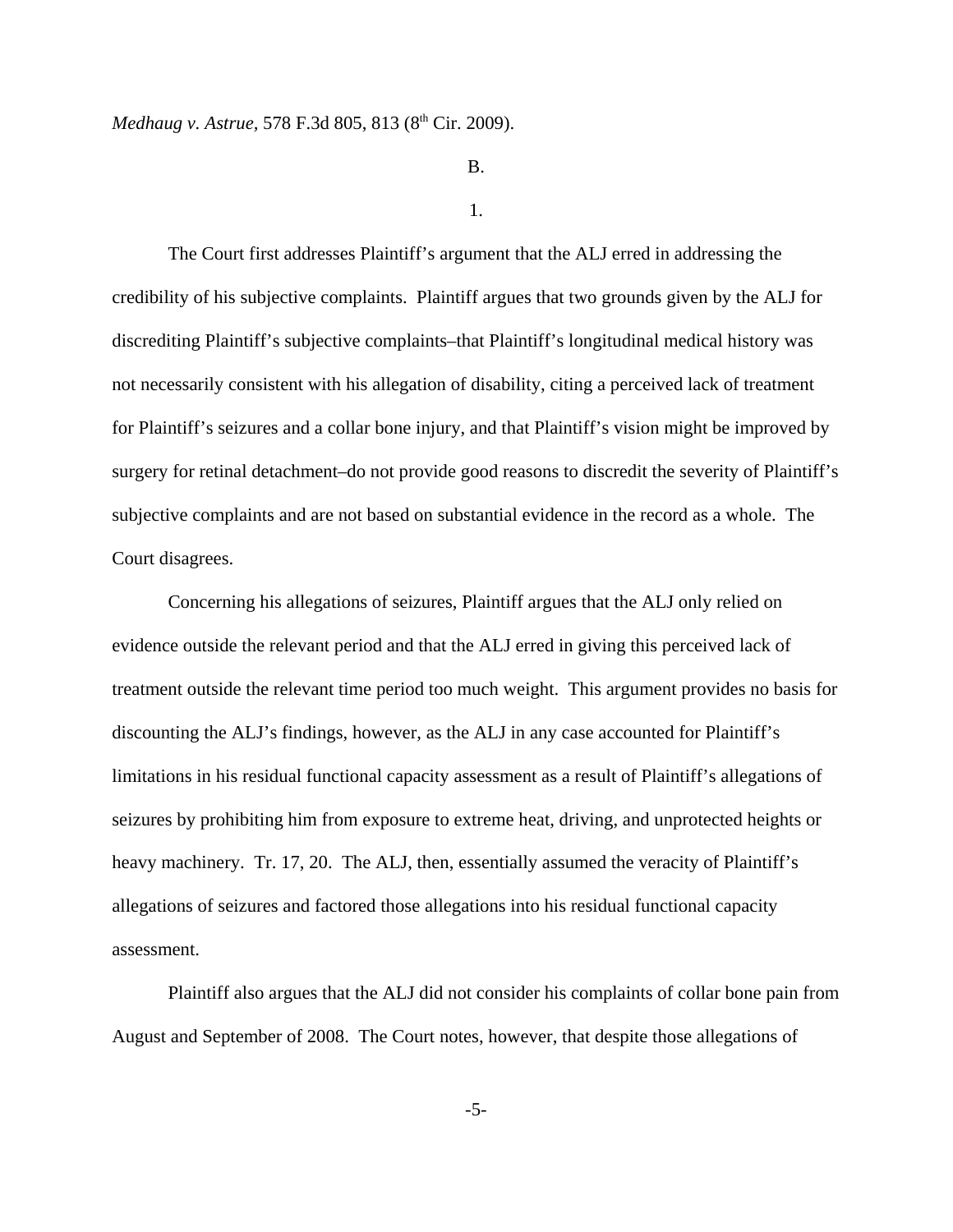collar bone pain, a subsequent November 2008 x-ray showed no acute injury of the clavicle, Tr. 361, and no doctor concluded that Plaintiff was disabled or imposed any work related restrictions. See *Pelkey v. Barnhart*, 433 F.3d 575, 579 (8<sup>th</sup> Cir. 2006) (no physician indicated Plaintiff was precluded from all work). Indeed, treating sources noted that Plaintiff had normal musculoskeletal function, a smooth coordinated gait, an improving or healing clavicle fracture, normal extremities and cerebellar function, and the ability to move around without assistance. Tr. 202, 225, 228, 268, 276. Plaintiff also reported that he fed the animals (dogs and pigs), mowed the yard, played with his four year old daughter, "fish[ed] every now and then," threw out the trash, and was able to groom and bathe himself. Tr. 18, 42, 45, 153, 157-158. See *Leckenby v. Astrue*, 487 F.3d 626, 634 (8<sup>th</sup> Cir. 2007) (an ALJ may give consideration to the quality of daily activities, the ability to sustain activities, and the frequency, appropriateness, and independence of activities). In addition, Plaintiff acknowledged that he used no assistive devices such as canes, crutches, splints, braces, or walkers. Tr. 34. The ALJ may properly discount the claimant's testimony where it is inconsistent with the record, see *Eichelberger v. Barnhart*, 390 F.3d 584, 590 ( $8<sup>th</sup>$  Cir. 2004), and the Court cannot say that the ALJ improperly weighed the credibility of Plaintiff's subjective complaints.

Plaintiff also argues that the ALJ placed too much weight on a consultative visual examination by Dr. Blake N. Geren to conclude that surgery would greatly improve Plaintiff's vision. The Court notes, however, that Plaintiff himself testified that surgery in his left eye would improve his vision for up to ten years at a time. Tr. 37, 41. But even discounting that testimony, the ALJ accounted for Plaintiff's limitations in his residual functional capacity assessment as a result of Plaintiff's impaired vision by restricting Plaintiff to work that required

-6-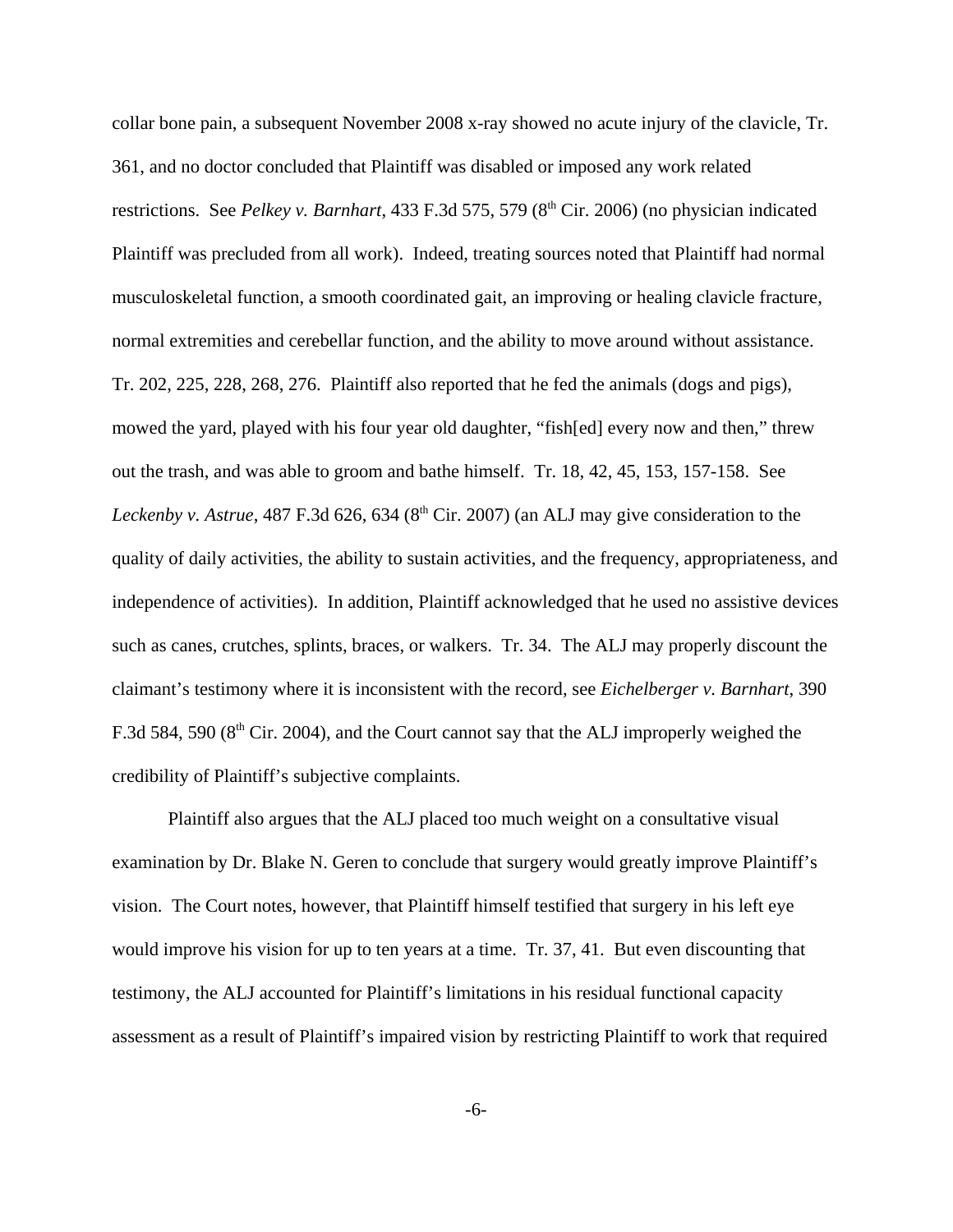no far high visual acuity and he found work in the national economy that Plaintiff could perform with that restriction. Tr. 17, 21. The ALJ, then, essentially assumed the veracity of the evidence of Plaintiff's visual impairment and factored that evidence into his residual functional capacity assessment.

In sum, the Court has considered the record and cannot say that the ALJ improperly weighed the credibility of Plaintiff's subjective complaints. Courts defer to the ALJ's determinations regarding the credibility of testimony, so long as they are supported by good reasons and substantial evidence, *Pelkey*, 433 F.3d at 578, and the Court finds in this case that the ALJ's credibility determinations are in fact supported by good reasons and substantial evidence.

2.

The Court next addresses Plaintiff's argument that the ALJ's residual functional capacity assessment is not supported by substantial evidence on the record as a whole and is based on legal error. As was the case with the ALJ's credibility determinations, the Court finds that Plaintiff's medical evidence, daily activities, and testimony also supports the ALJ's residual functional capacity finding. Tr. 15-20.<sup>5</sup>

At the hearing level, the responsibility for determining Plaintiff's residual functional capacity rests with the ALJ. See, *e.g.*, *Howard v. Massanari*, 255 F.3d 577, 581 (8<sup>th</sup> Cir. 2001).

<sup>&</sup>lt;sup>5</sup> As previously noted, the ALJ found that Plaintiff retained the residual functional capacity to perform light work with restrictions. Tr. 17. The ALJ found that Plaintiff could lift and carry 20 pounds occasionally and 10 pounds frequently, sit for about six hours out of an eight-hour workday and stand and walk for about six hours out of an eight-hour work day, and perform work that does not require high far visual acuity. Tr. 17. The ALJ further determined that Plaintiff can have no exposure to extreme heat or hazzards, such as unprotected heights or heavy machinery, and that he cannot drive, and that Plaintiff was able to understand, remember, and carry out simple, routine, and repetitive tasks and is able to respond appropriately to supervisors, co-workers, the general public, and usual work situations. Tr. 17.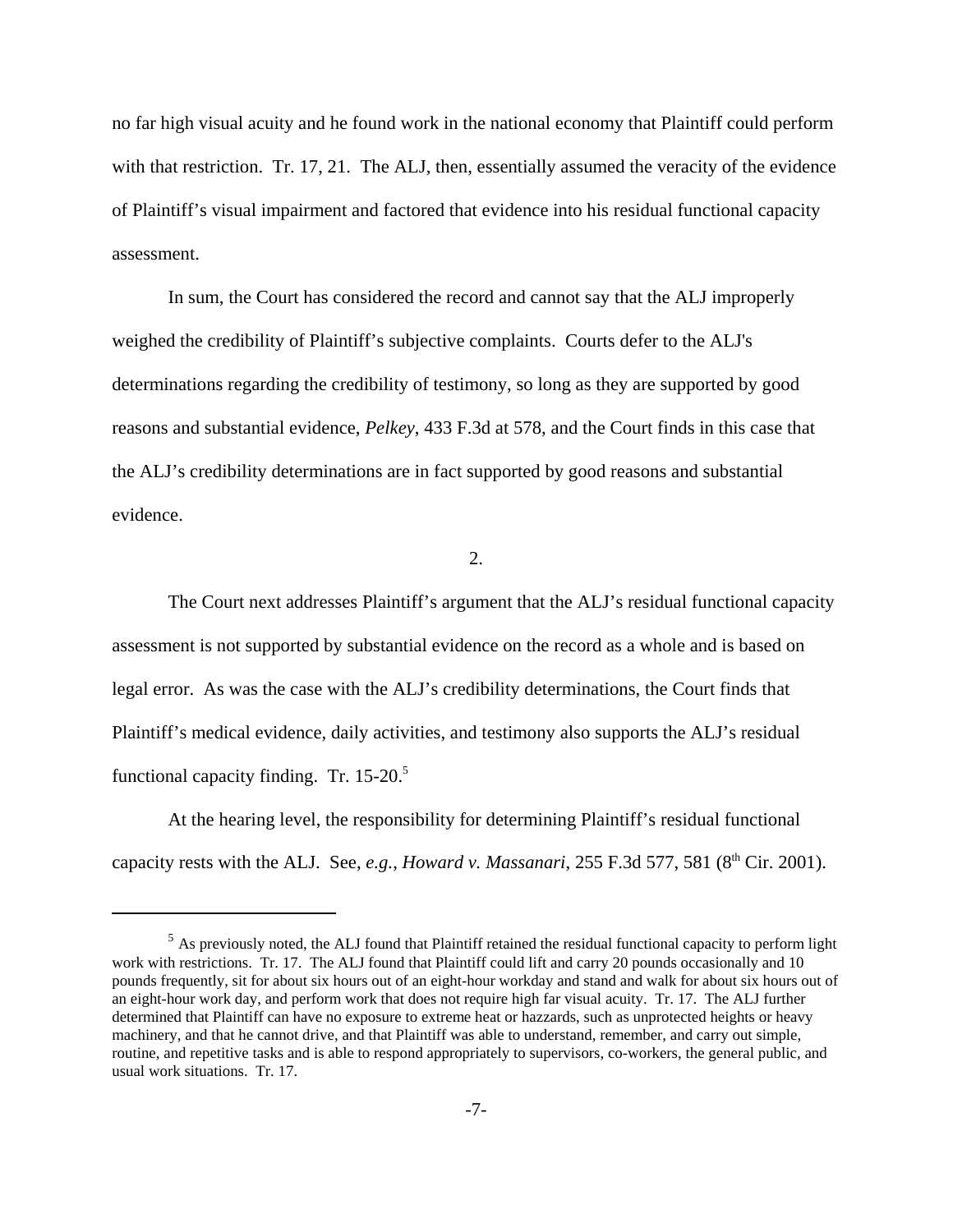The ALJ determines a claimant's residual functional capacity based on all relevant evidence, including medical records, observations of treating physicians and others, and claimant's own descriptions of his limitations. *Tellez v. Barnhart*, 403 F.3d 953, 957 (8<sup>th</sup> Cir. 2005).

Plaintiff first argues that the ALJ's determination that Plaintiff can lift and carry 20 pounds occasionally and 10 pounds frequently is not supported by Plaintiff's testimony, namely his testimony that because of his collar bone injury it hurts him "to even pick up a gallon of milk and put it in the refrigerator." Tr. 38. As previously noted, however, a November 2008 x-ray showed no acute injury of the clavicle, no doctor concluded that Plaintiff was disabled or imposed any work related restrictions, treating sources noted that Plaintiff had normal musculoskeletal function, an improving or healing clavicle fracture, normal extremities, and the ability to move around without assistance, and Plaintiff reported that he fed the animals, mowed the yard, played with his four year old daughter, fished every now and then, threw out the trash, was able to groom and bathe himself, and used no assistive devices such as canes, crutches, splints, braces, or walkers. See *Leckenby*, 487 F.3d at 634 (an ALJ may give consideration to the quality of daily activities, the ability to sustain activities, and the frequency, appropriateness, and independence of activities). The ALJ may properly discount the claimant's testimony where it is inconsistent with the record, see *Eichelberger*, 390 F.3d at 590, and the Court finds that the ALJ's determination that Plaintiff can lift and carry 20 pounds occasionally and 10 pounds frequently is supported by substantial evidence.

Plaintiff next argues that the ALJ did not give consideration to an August 2008 seizure report or to his wife's testimony with respect to seizures. The August 2008 seizure report did state that Plaintiff had seizures weekly, Tr. 272, and Plaintiff's wife testified to the debilitating

-8-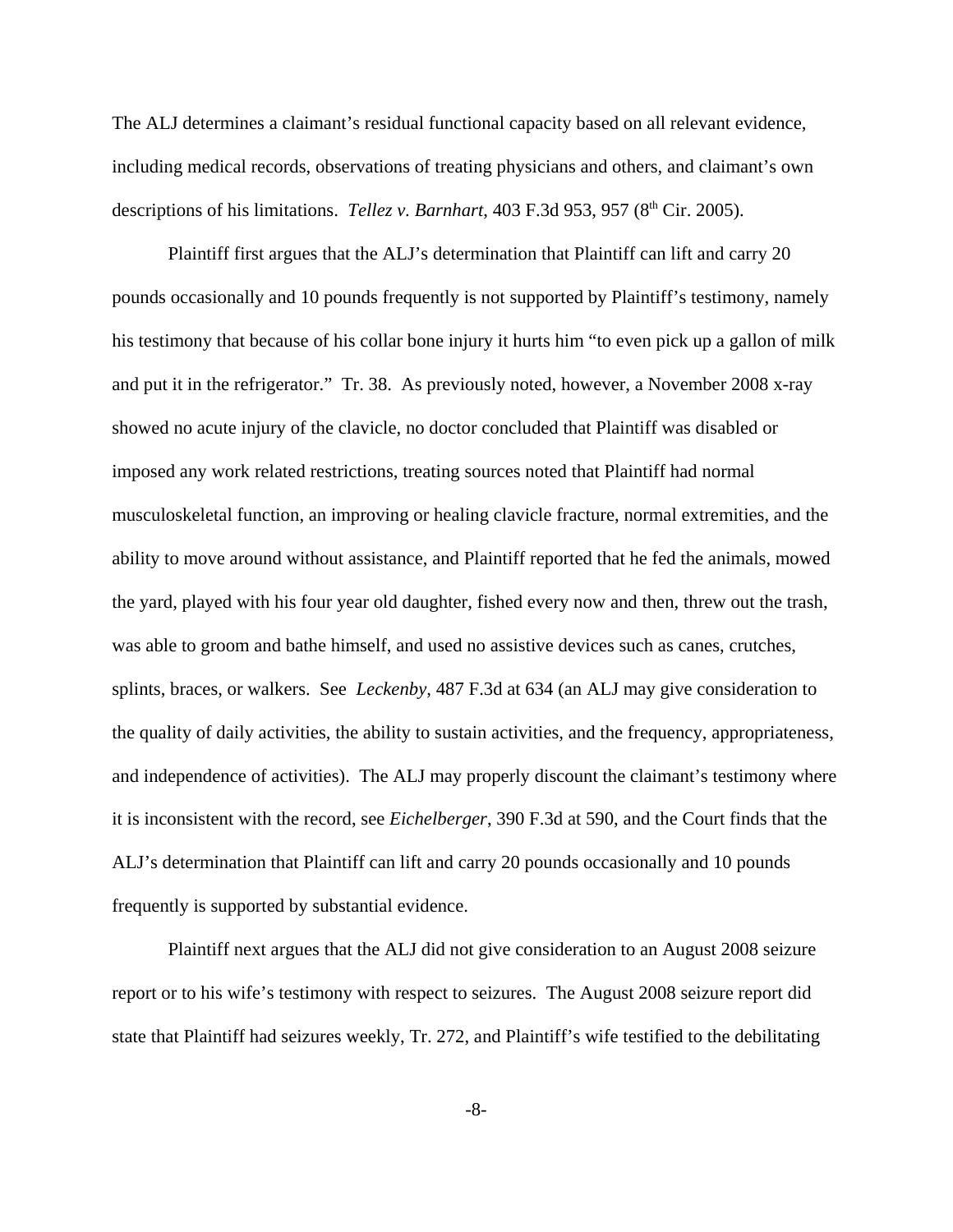nature of Plaintiff's seizures. Tr. 47-50. However, the August 2008 report and Plaintiff's wife's testimony are conclusory with no documentation of objective medical evidence in support. Tr. 47-50, 272-73. A conclusory statement will not support a finding of disability. See *Edwards v. Barnhart*, 314 F.3d 964, 967 (8<sup>th</sup> Cir. 2003). But even if the seizure evidence was supported by objective evidence, the ALJ in any case accounted for Plaintiff's limitations in his residual functional capacity assessment as a result of Plaintiff's allegations of seizures by prohibiting him from exposure to extreme heat, driving, and unprotected heights or heavy machinery. Tr. 17, 20. The ALJ, then, essentially assumed the veracity of Plaintiff's allegations of seizures and factored those allegations into his residual functional capacity assessment.

Plaintiff next argues that the ALJ did not consider Plaintiff's diagnoses of generalized anxiety disorder. While Plaintiff correctly asserts he was diagnosed with anxiety, no doctor imposed any work-related restrictions or rendered him permanently disabled due to that condition. See *Pelkey*, 433 F.3d at 578. In this respect, the ALJ correctly noted that Plaintiff reported that he visited friends and family and got along well with family, friends, neighbors, and others. Tr. 16, 157-158. Such evidence supports the ALJ's residual functional capacity findings. Plaintiff next argues that the ALJ did not consider that he had difficulty following television programs and, thus, is not able to concentrate. Plaintiff's argument lacks merit, however, as the ALJ limited Plaintiff to simple, routine, and repetitive work, thereby accounting for any concentration limitations. Tr. 17. The ALJ, then, essentially assumed the veracity of Plaintiff's allegations of not being able to concentrate and factored those allegations into his residual functional capacity assessment.

Finally, Plaintiff argues that his visual impairment precludes him from all of the jobs that

-9-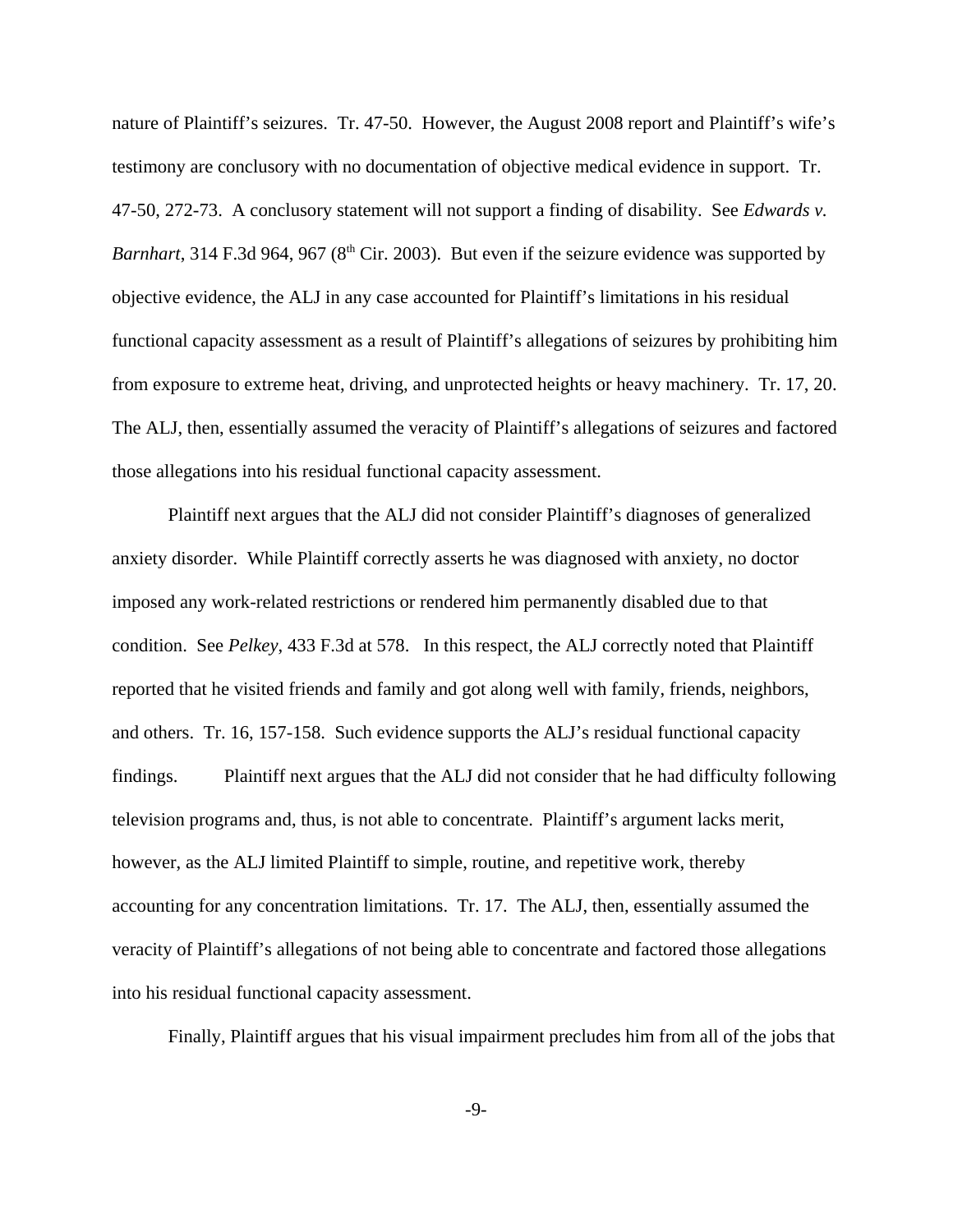the ALJ found he could perform at step five because a state agency physician found that he should avoid work that requires excellent vision. This argument fails, however, as the ALJ limited Plaintiff to work that did not require high far visual acuity, which comports with the state agency physician's conclusion that Plaintiff should avoid work that required excellent vision. Tr. 17. Moreover, in response to Plaintiff's counsel's cross examination, the VE testified that even if Plaintiff had no near visual acuity in addition to no high far acuity, he would continue to be able to perform the job of poultry deboner. Tr. 58.

In sum, the Court finds that substantial evidence in the record supports the ALJ's determination that plaintiff retained the residual functional capacity to perform light work with restrictions and that jobs existed in significant numbers in the national and state economy that Plaintiff could perform given his residual functional capacity.

## 3.

Finally, the Court addresses Plaintiff's argument that the ALJ failed to order a consultative examination and thereby failed to fully and fairly develop the record. An ALJ may order consultative examinations only if the available evidence does not provide an adequate basis for determining the merits of a disability claim, see *Sultan v. Barnhart*, 368 F.3d 857, 863  $(8<sup>th</sup> Cir. 2004)$ , and the Court finds in this case that the ALJ fully and fairly developed the record and was not required to order consultative examinations. The medical records clearly show that Plaintiff had normal musculoskeletal function, a smooth coordinated gait, an improving or healing clavicle fracture, normal extremities and cerebellar function, and the ability to move around without assistance. Tr. 202, 225, 228, 268, 276. No doctor concluded that Plaintiff was disabled, see *Pelkey*, 433 F.3d at 578, and that fact coupled with Plaintiff's daily activities and